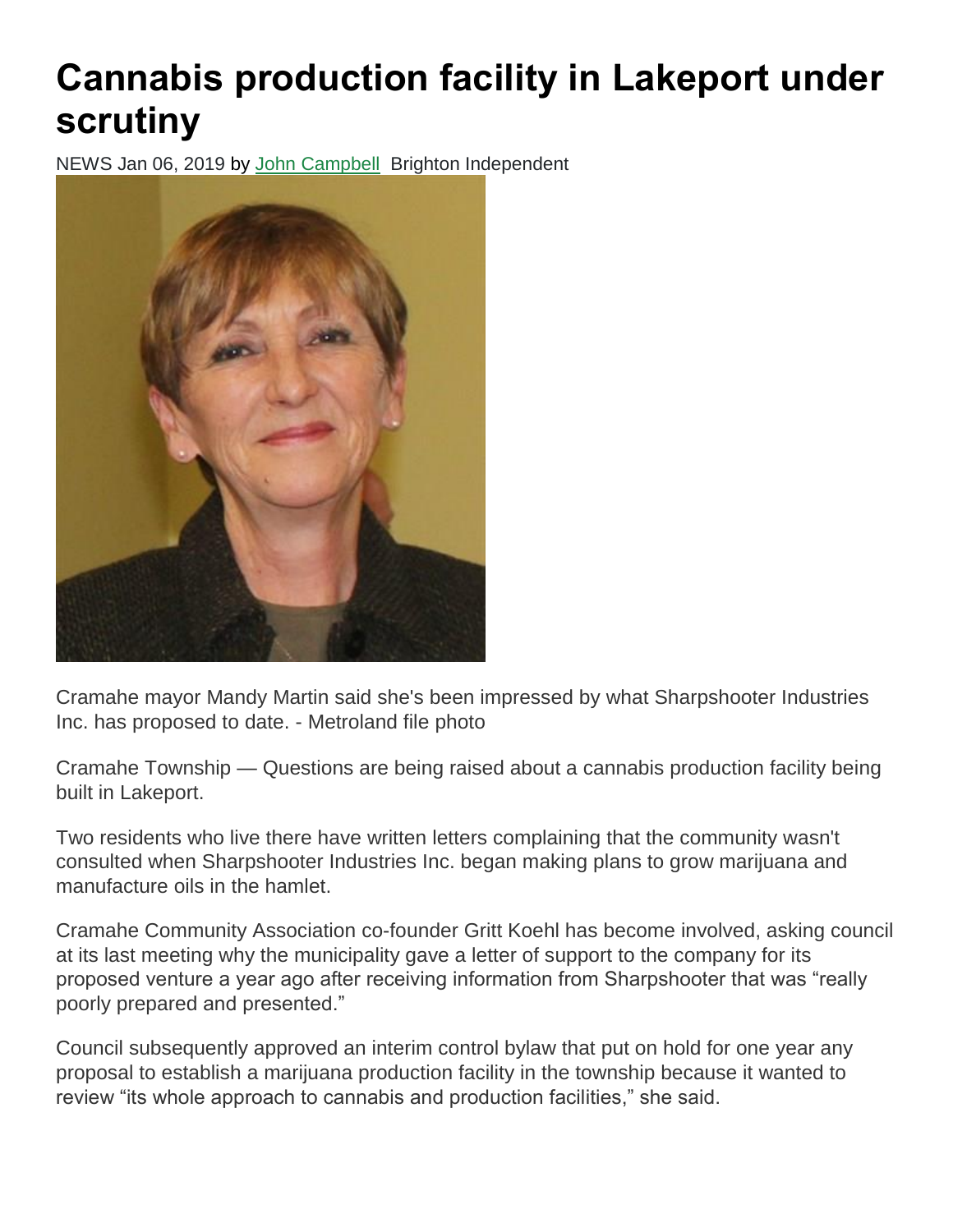"There's a lot of people that are unhappy in this township and in other townships because of grow-ops that are going on that are causing problems."

Koehl asked why council hadn't told Sharpshooter to suspend its plans.

Mayor Mandy Martin, the lone member of council who wasn't in office when the decisions referred to by Koehl were made, said that "there was nothing illegal about the proposal at all, and we all knew that cannabis production was going to become legal."

The facility at Lakeport "is quite different from ... the grow-ops you see scattered throughout our countryside which are being operated for people" who are licensed to grow their own medical marijuana, Martin said.

Sharpshooter will be producing "for a completely different market," she said. "They're not growing it on behalf of individuals, it's going to enter the industrial marketplace."

Koehl said planners throughout Northumberland County discussed the issue of cannabis production facilities and reached the consensus that they "would be best suited to industrial parks or very remote rural areas," not a place like Lakeport where there are residences.

But Martin pointed out that the property Sharpshooter acquired is zoned industrial.

Koehl questioned "why it was pushed forward so fast, without looking at any of the implications or ramifications."

Were council members anxious to approve "because they really wanted desperately something to be in that location?" she asked.

"If an industry wants to come to town and they are willing to abide by the zoning regulations and establish a site plan agreement, then they are perfectly within their rights to do so," Martin responded.

Chief administrative officer Craig Brooks said staff had met with Sharpshooter representatives "to establish what would be required for the site."

"We have received some public concern about what was happening," he said. "Since that meeting took place, we have had staff on site as well to reiterate what is required and how they were failing to meet those requirements at that time."

Brooks explained that the company hadn't obtained permits before working on the building it acquired, as well as the property's fencing and landscaping.

The company has "offered to comply at this point, so we're just waiting for them to go through ... the proper steps to enter into a site plan agreement," he said.

"Everybody has to follow the regulations," Martin said.